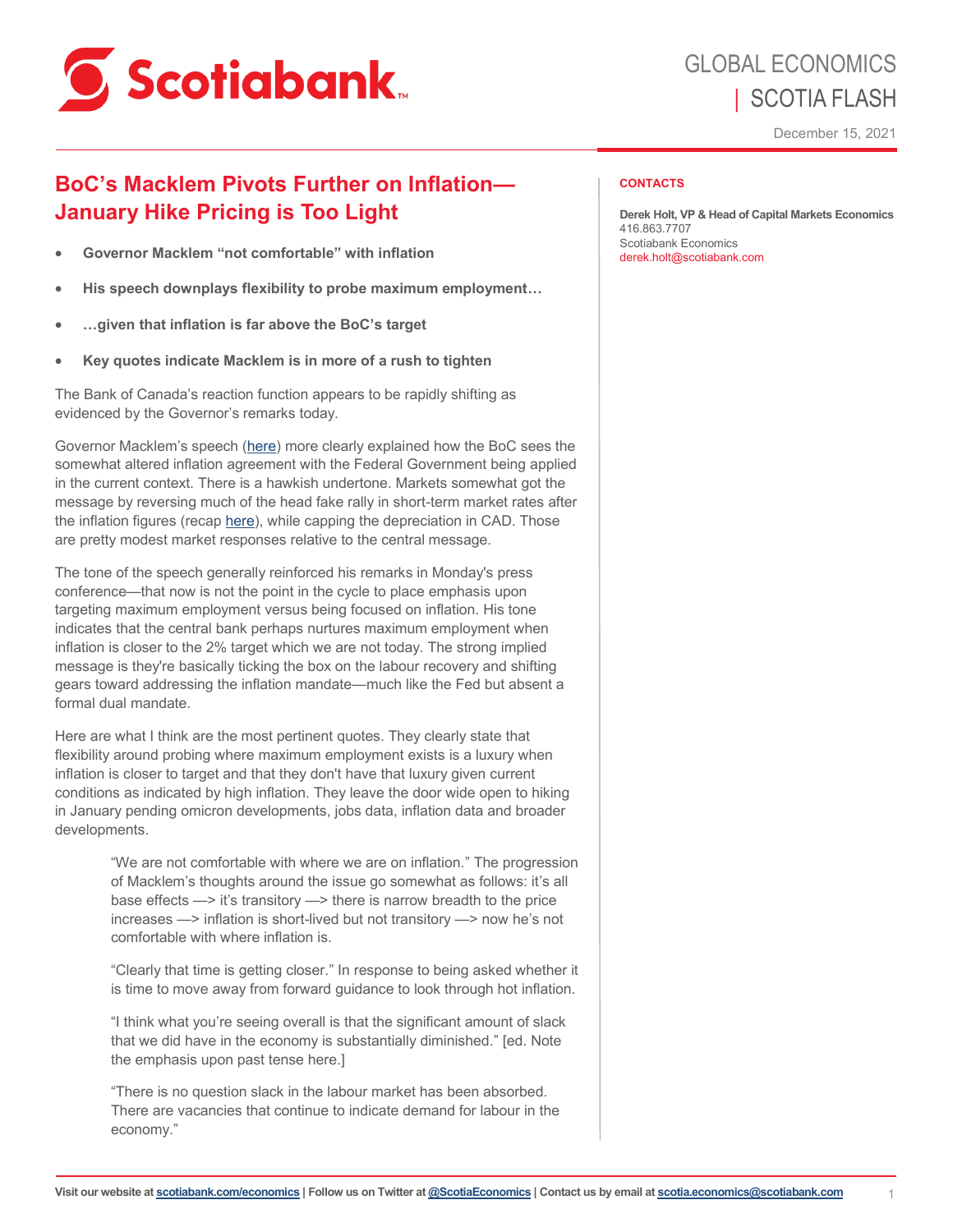

December 15, 2021

"We will be watching incoming data very closely. When we get to January 26th at our next decision we will have a full MPR including an updated outlook and updated risks and I assure you we will provide the appropriate amount of stimulus for the economy." This remark can be easily interpreted as a nod to a January hike in my view.

"The agreement also notes that when conditions warrant, the Bank may use the flexibility of the 1 to 3 percent control range to actively seek the maximum level of sustainable employment. When might conditions warrant? When inflation is close to target, interest rates are at more normal levels, and we're not sure if we've really reached maximum sustainable employment. That is not the current situation, of course, since inflation is now already considerably above our target and our policy interest rate is very low. But as we move beyond this pandemic and the economy normalizes, uncertainty about maximum sustainable employment will persist. When conditions warrant, we can probe by being more patient to help us better gauge the level of employment that is consistent with price stability."

"While we expect inflation to ease in the second half of 2022, we are closely watching inflation expectations and wage costs. And we will ensure that the forces pushing up prices do not become embedded in ongoing inflation. Our framework enables us to do just that." [ed this remark implies they are open to jolting expectations lower imo].

"As I have already outlined, price stability and maximum sustainable employment go hand in hand."

"And you can expect to see more discussion from us linking our analysis of labour markets to our monetary policy decisions."

Now, since equilibrium conditions in the economy can exist when overall economic slack is closed and maximum employment is achieved, does the BoC also not have the flexibility to explore exactly when slack is gone? That 'money question' was not asked by the reporters but the tone of Macklem's remarks either indicates he is losing patience with inflation despite measures indicating that slack exists which would mean tossing aside his pledge not to hike before slack is gone, or revisions to potential GDP that bring forward closure of spare capacity.

Onto the Fed!